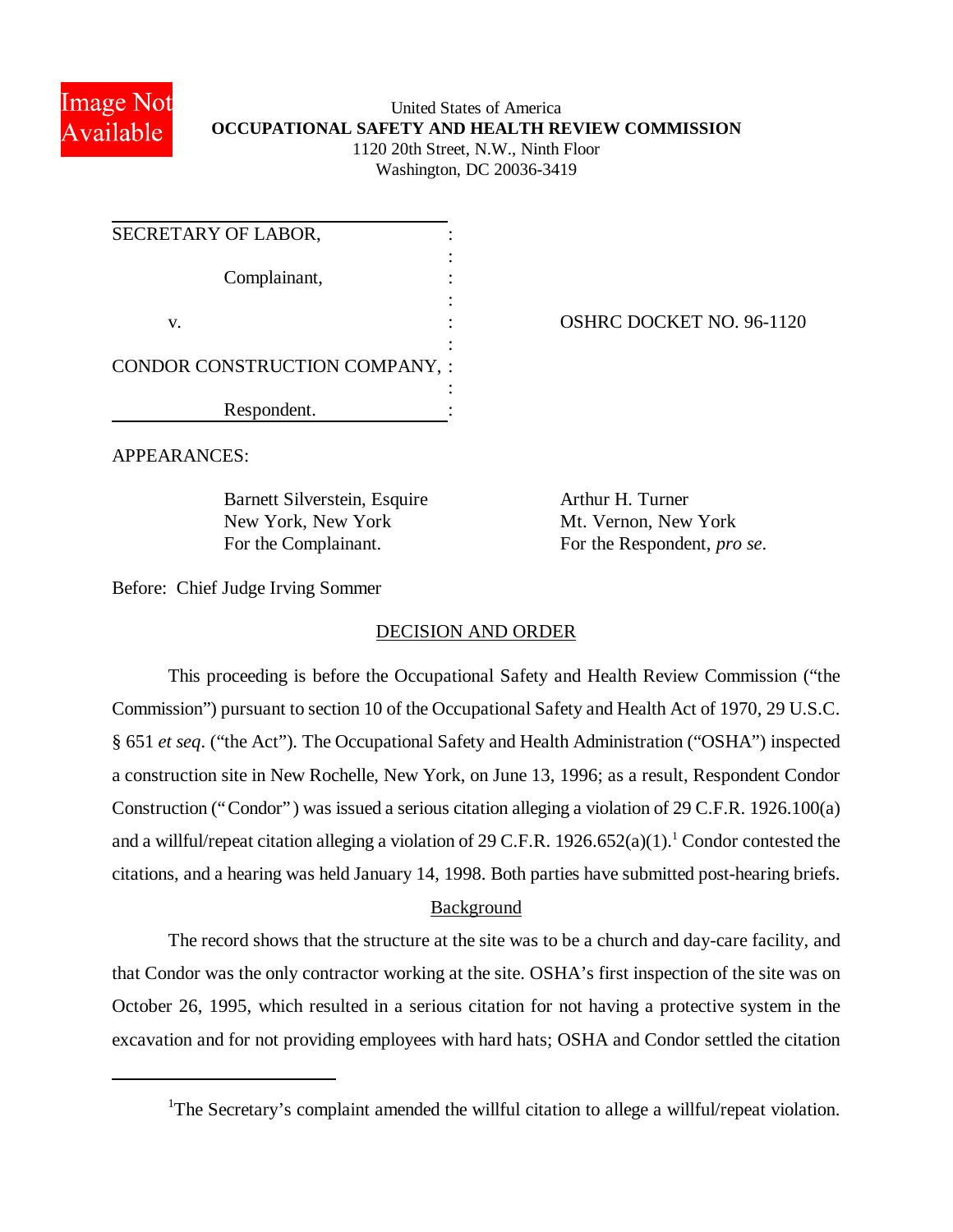on February 6, 1996, and it became a final order of the Commission on April 8, 1996. OSHA's second inspection of the site was on March 13, 1996, which again resulted in a serious citation for not having a protective system in the excavation; OSHA and Condor settled this citation on June 13, 1996, and it became a final order of the Commission on August 23, 1996. (Tr. 7-17; C-1-2).

Everett Hall, the OSHA compliance officer ("CO") who had performed the October 26, 1995 inspection, also conducted the subject inspection; upon arrival, he saw four employees smoothing concrete that had just been poured in the footing form work along the bottom of the north wall of the unprotected excavation. The two employees on the south side of the footing were about 6 feet from the wall, while the two on the north side were 2 to 3 feet from the wall; in addition, these latter employees were not wearing hard hats and one of them at one point was 1 to 2 feet from the west wall. The CO told Arthur Turner, Condor's owner, who was also at the site, that OSHA had received a complaint about the excavation and that the employees had to be removed as the walls could collapse on them. Turner indicated he could not do so because of the concrete that had just been poured and instructed the employees to keep working; however, they exited 10 to 15 minutes later, after they had finished their work. (Tr. 34-42; 71-76; C-5; C-7).

The CO discussed the excavation with Turner and then called his office, after which Antonio Pietroluongo, the assistant area director of the office, arrived; Pietroluongo also discussed the excavation with Turner, telling him no one could reenter it until it was protected. Turner indicated he had to make sure the work was done right before the concrete set, and then went in the excavation himself, without a hard hat, to finish smoothing the concrete. Pietroluongo further discussed the situation with Turner when he exited the excavation, after which Pietroluongo signed and posted an "imminent danger" notice at the site. The CO measured the excavation, and found the north wall to be about 15 feet high and 66 feet long and the east and west walls to be about 9 feet high and 20 feet long; he did not measure the slopes, but estimated that they were between 60 and 90 degrees. The CO also took soil samples, one from a spoil pile on the side of the excavation and the other from the northwest area of the wall, and the OSHA lab results from the tests done on the sampling revealed the soil was Type B. The CO returned to the site on June 14, 1996, and observed that the "imminent danger" notice was still posted and that no one was in the excavation. The citations were issued on July 16, 1996. (Tr. 6-7; 22-29; 37-39; 43-47; 59-60; 69; 73; 78; 83-86; C-4-6).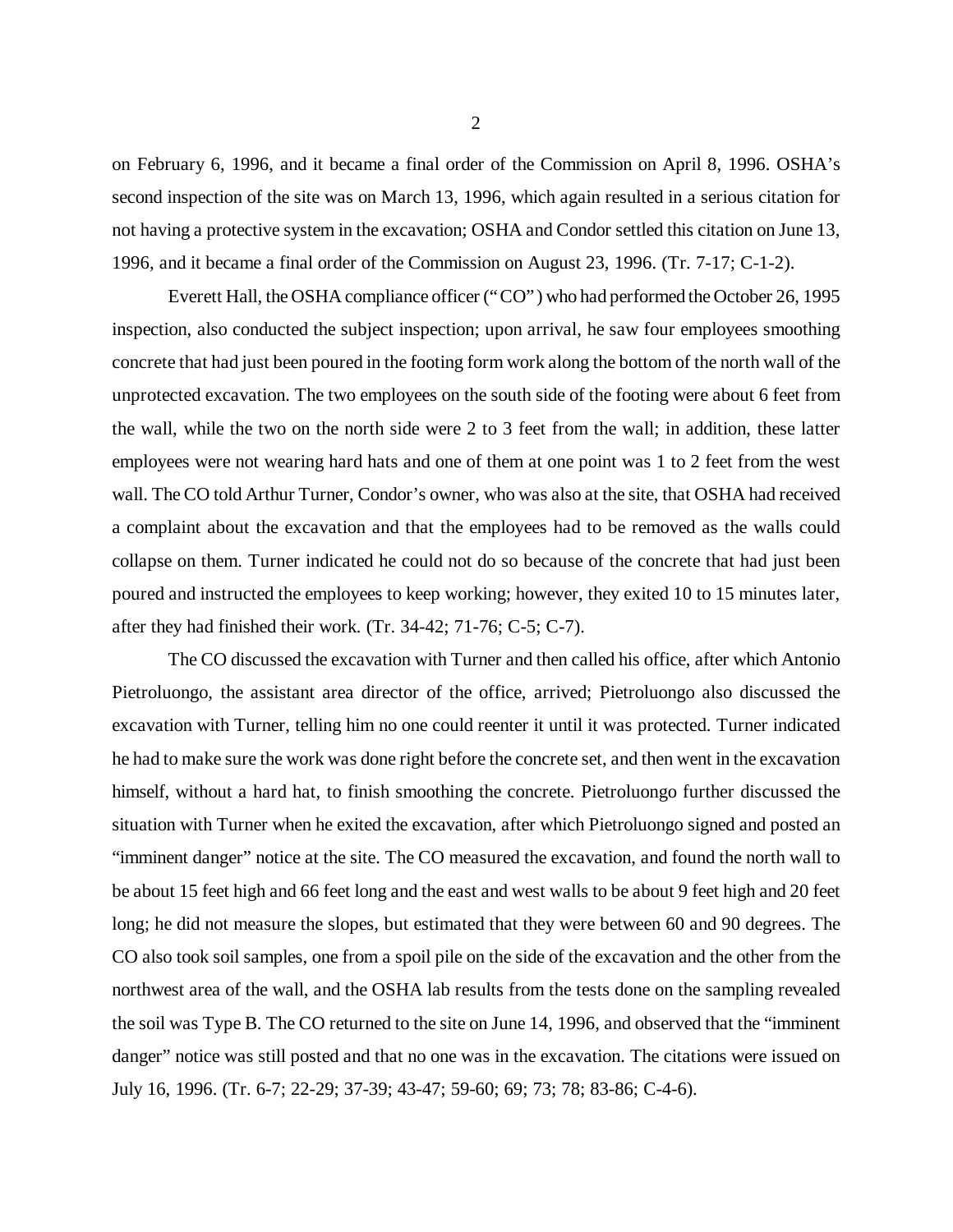#### Willful/Repeat Citation 2

This item alleges a violation of 29 C.F.R. 1926.652(a)(1), which provides as follows:

Each employee in an excavation shall be protected from cave-ins by an adequate protective system designed in accordance with paragraph (b) or (c) of this section except when: (i) Excavations are made entirely in stable rock; or (ii) Excavations are less than 5 feet (1.52m) in depth and examination of the ground by a competent person provides no indication of a potential cave-in.

Table B-1 in Appendix B to OSHA's excavations standard sets out the following maximum allowable slopes for excavations less than 20 feet deep:

| <b>Stable Rock</b> | Vertical (90 degrees)        |
|--------------------|------------------------------|
| Type A             | $3/4:1$ (53 degrees)         |
| Type B             | 1:1 $(45 \text{ degrees})$   |
| Type C             | $11/2:1(34 \text{ degrees})$ |

Appendix B also provides for a maximum allowable slope of 1/2:1, or 63 degrees, for shortterm excavations in Type A soils that are 12 feet or less in depth. *See* Table B-1, Note 2.

CO Hall testified that the north wall was 15 feet high and that the excavation walls were sloped between 60 and 90 degrees; he also testified the soil was Type B and that the required slope for that soil was 45 degrees. (Tr. 37-39; 45-47; 59-60; 69; 73; 78; 85-86). However, Condor contends that it met the foregoing exception based on the testimony of Heino Ainso, the engineer it engaged to develop a shoring plan after the inspection; Ainso testified he measured the north wall to be 11 feet high, that he did plasticity and thumb tests on the soil at the site and determined it was Type A, and that a 60-degree slope was permissible for excavations less than 12 feet deep in Type A soils.<sup>2</sup> (Tr. 88-89; 97-102). The CO testified that he measured the excavation walls with a trench pole and that his measurements were accurate within an inch or two. (Tr. 37-39). In addition, C-6, CO Hall's record of his interview with Turner on June 13, 1996, states that Turner told him that the north side's depth was "about 15 feet or so." Regardless, even if the north wall was 11 feet high, it is clear that the above exception did not apply to the excavation and that Condor violated the cited standard.

First, the record shows that the excavation had been open since October 1995, and a shortterm excavation, within the meaning of the exception, is one that has been open for 24 hours or less.

<sup>&</sup>lt;sup>2</sup>Ainso evidently agreed with Hall about the heights of the east and west walls. (Tr. 89; 102).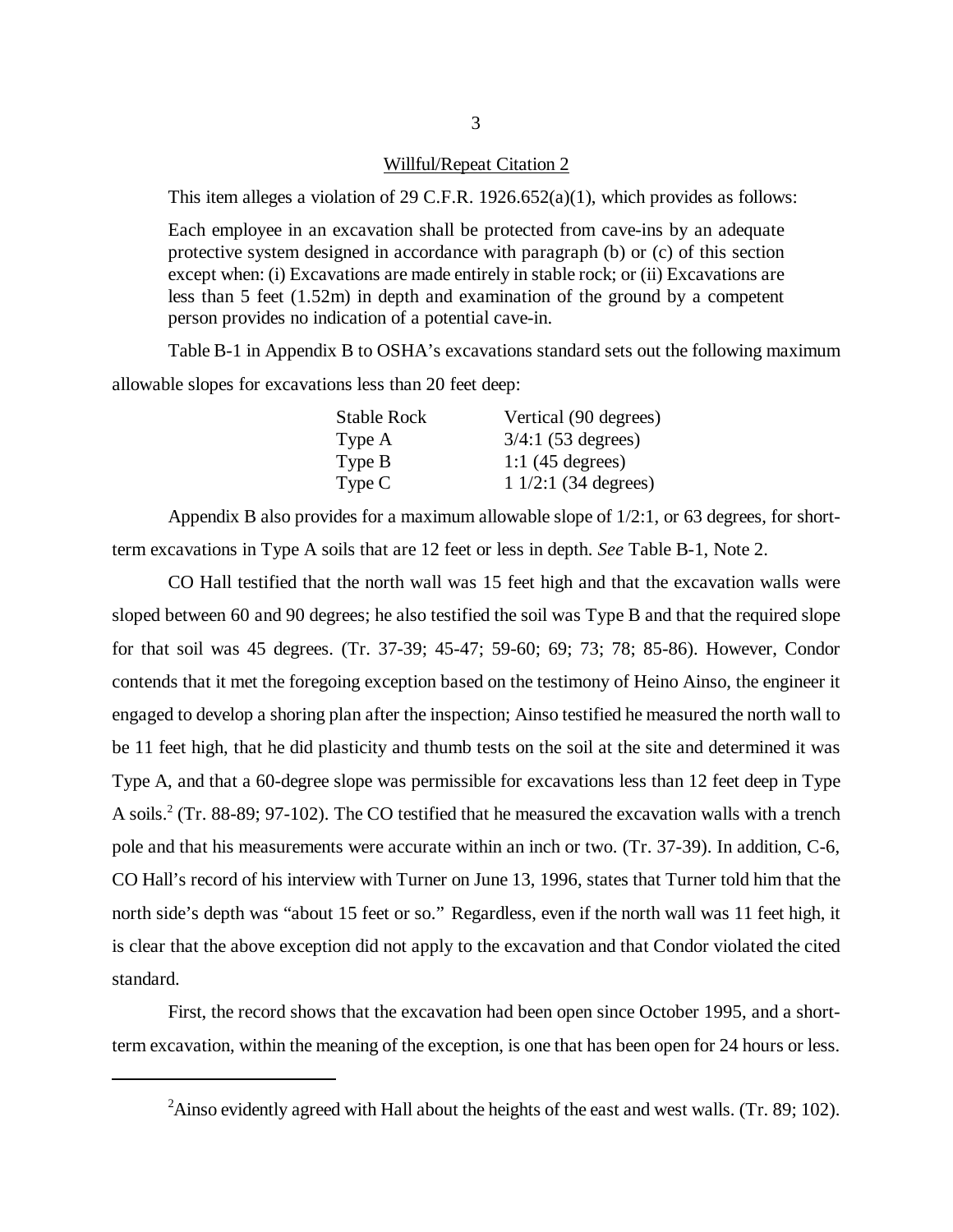(Tr. 139; C-1-2). *See also* Table B-1, Figure B-1.1. Second, Ainso conceded that the OSHA standard required Type A soil to be sloped at 53 degrees and that the excavation slopes, which he did not measure, were between 60 and 70 degrees. (Tr. 93; 98; 105). Third, despite Ainso's opinion that the soil at the site was Type A, I conclude that it was Type B, based on the OSHA lab testing done on the soil sampling from the subject inspection and the two prior inspections. *See* C-1-2; C-5.<sup>3</sup> Fourth, the opinions of Ainso and Turner that there was no danger of a cave-in were unpersuasive in view of the language of the standard, which presumes a hazard and requires compliance with its terms, and the opinion of Hall, who has been an OSHA CO since 1974, that the walls could have collapsed and resulted in serious injury or death. (Tr. 35; 40-42; 58-60; 74-76; 98-99; 138-43). Fifth, to the extent that Turner's statements, *i.e.*, that the north wall could not be sloped any further due to the house adjacent to the site and that installing shoring was too expensive, are assertions that compliance with the standard was infeasible, Condor has neither undertaken nor fulfilled its burden of proof with respect to this affirmative defense. (Tr. 140-41; C-3-4; C-6). *See Peterson Bros. Steel Erection Co.*, 16 BNA OSHC 1196, 1202 (No. 90-2304, 1993).

The Secretary has characterized this item as a willful/repeat violation. A violation is properly classified as repeated if, at the time of the alleged violation, there was a Commission final order against the same employer for a substantially similar violation. *Potlatch Corp.*, 7 BNA OSHC 1061, 1063 (No. 16183, 1979). As noted above, OSHA's October 26, 1995 inspection of the site resulted in a citation for not having a protective system in the excavation. C-1, the documents relating to that inspection, includes the settlement agreement signed by Condor and the Secretary, the citation and the CO's inspection notes, and the notice that the settlement became a final order; specifically, C-1 establishes that one of the cited items was for a serious violation of 29 C.F.R. 1926.652(a)(1), the same standard cited in this case, and that the settlement became a final order of the Commission on April 8, 1996. The violation was accordingly properly classified as repeated.

With respect to the willful characterization, a violation is willful if it was committed "with intentional, knowing, or voluntary disregard for the Act's requirements, or with plain indifference to employee safety." *Williams Enter., Inc.*, 13 BNA OSHC 1249, 1256-57 (No. 85-355, 1987). C-1,

 $3$ The lab results, which appear at the end of C-1, C-2 and C-5, show that all of the samples were Type B, except for one sample from the March 13, 1996 inspection, which was Type C.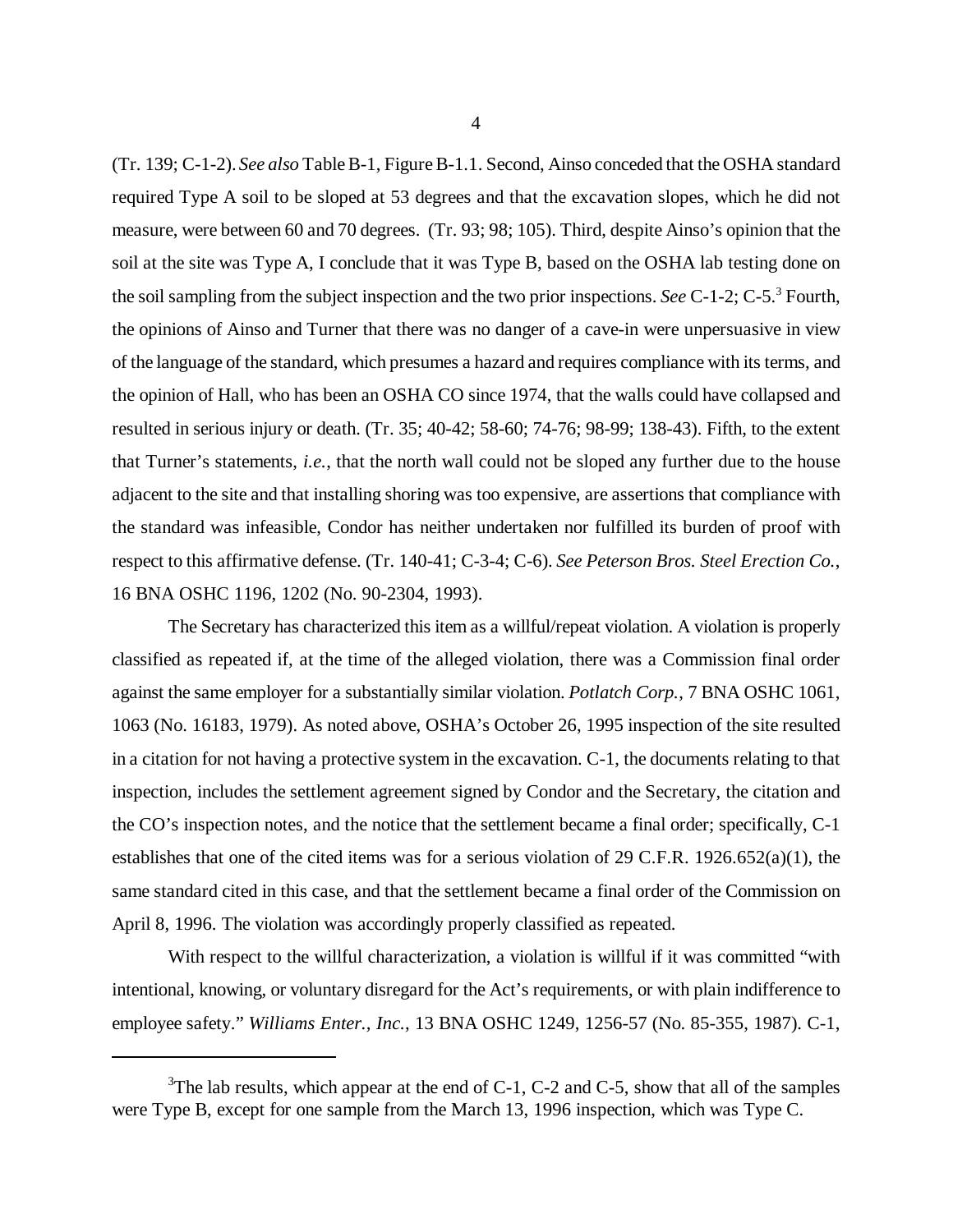discussed *supra*, and C-2, which contains the same documentation as that in C-1 for the second inspection of the site, establish that Condor violated 29 C.F.R. 1926.652(a)(1) on October 26, 1995, and March 13, 1996; in addition, C-3 is a record of the meeting OSHA had with Arthur Turner on May 15, 1996, after the second inspection, and C-4 and C-6 are records of the interviews that CO Hall and Antonio Pietroluongo had with Turner at the site on June 13, 1996. These documents show that Turner had notice of the standard's requirements from the inception of the project and that in spite of his agreement in C-1, C-2 and C-3 to provide cave-in protection at the site he did not do so until after the third inspection. Further, the record shows that Turner told his employees to keep working in the excavation on June 13, 1996, after CO Hall asked him to remove them. (Tr. 39-41; C-5-6). Finally, the record shows that two employees were in the excavation without hard hats when the CO arrived, despite the fact that Condor was cited in this regard after the first inspection, and that Turner himself went into the excavation without a hard hat after Pietroluongo told him that no one could reenter. (Tr. 26-28; 36-37; 47-57; 71-76; C-1; C-7). Based on the record, I find that Condor was in willful violation of the standard. This citation is affirmed as a willful/repeat violation.

The Secretary has proposed a penalty of \$22,000.00 for this citation. CO Hall testified the initial penalty of \$55,000.00 was based on the willful/repeat characterization and his conclusion that the violation was of high gravity and lesser probability; he also testified that a 60 percent reduction was given due to Condor's size, but that no reduction for history or good faith was given because of the prior citations and the circumstances at the site. (Tr. 63-67). Condor contends the proposed penalty is excessive, asserting it was building the church at no profit to itself and that it shored the excavation at its own expense within a few days of the inspection; this assertion is set out in Turner's testimony and in Condor's post-hearing brief, which includes photos of the shored excavation. (Tr. 140-41). However, it is clear the CO's penalty determination included all of the relevant factors, and that Condor abated the violation, particularly in the circumstances of this case, is no basis for a penalty reduction. Moreover, C-3 shows that Turner was specifically advised during the May 15, 1996 meeting he had with OSHA that if he continued to violate the standard he could be cited for a willful violation with a penalty of up to \$70,000.00. I conclude the proposed penalty is appropriate, in view of the record as a whole, and a penalty of \$22,000.00 is accordingly assessed.